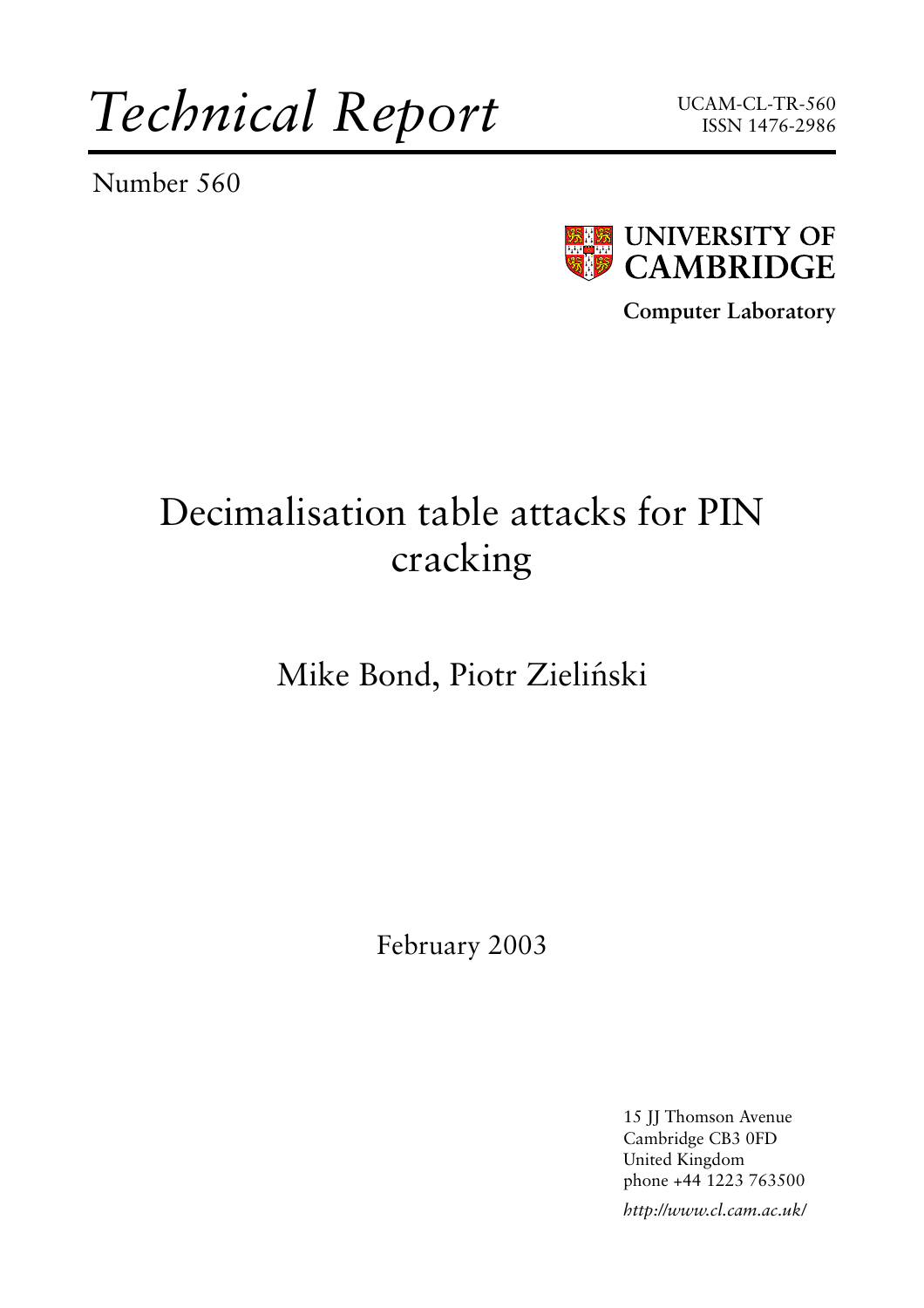c 2003 Mike Bond, Piotr Zielinski ´

Technical reports published by the University of Cambridge Computer Laboratory are freely available via the Internet:

*http://www.cl.cam.ac.uk/TechReports/*

Series editor: Markus Kuhn

ISSN 1476-2986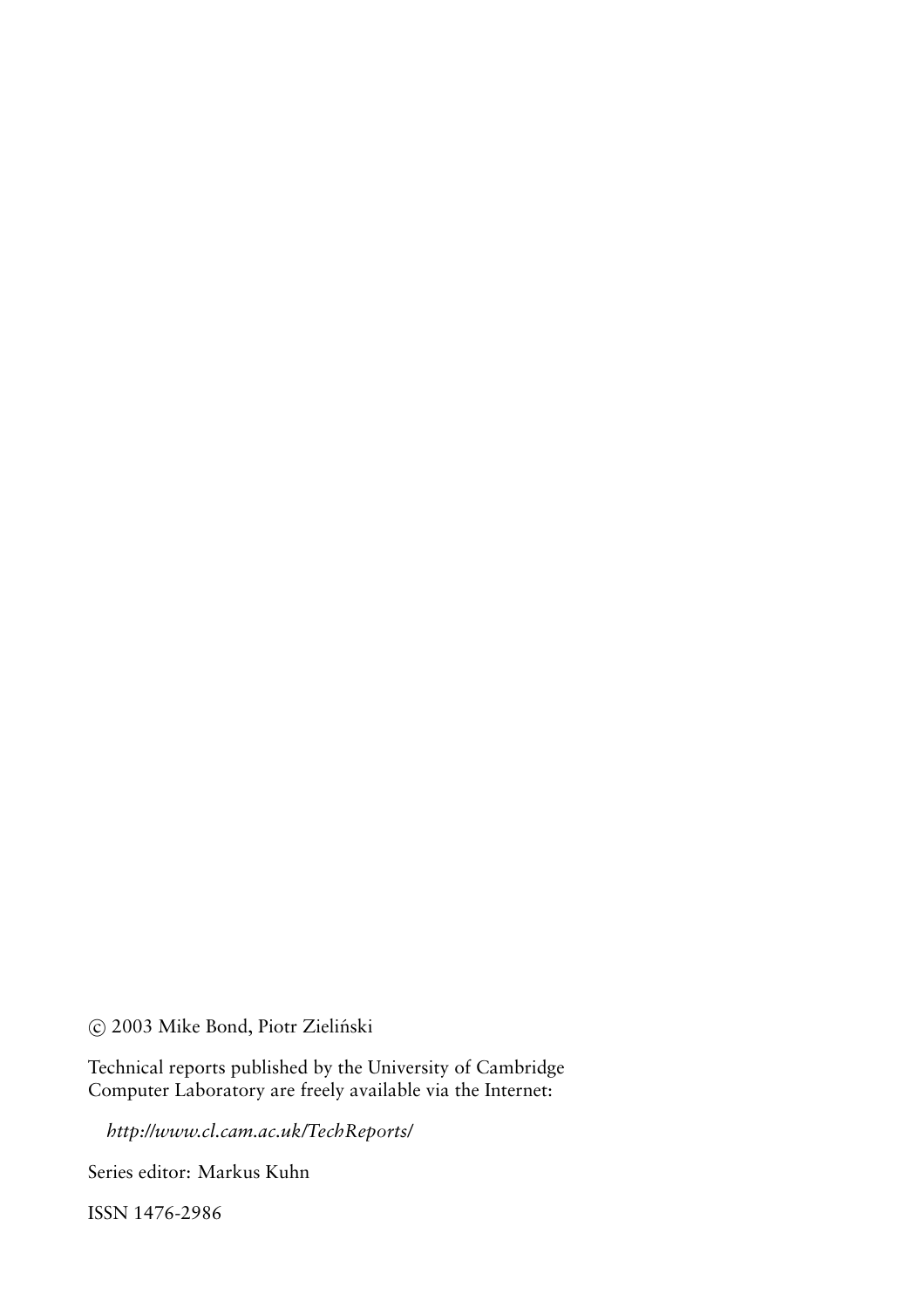## Decimalisation table attacks for PIN cracking

Mike Bond, Piotr Zieliński

#### Abstract

We present an attack on hardware security modules used by retail banks for the secure storage and verification of customer PINs in ATM (cash machine) infrastructures. By using adaptive decimalisation tables and guesses, the maximum amount of information is learnt about the true PIN upon each guess. It takes an average of 15 guesses to determine a four digit PIN using this technique, instead of the 5000 guesses intended. In a single 30 minute lunch-break, an attacker can thus discover approximately 7000 PINs rather than 24 with the brute force method. With a £300 withdrawal limit per card, the potential bounty is raised from £7200 to £2.1 million and a single motivated attacker could withdraw £30–50 thousand of this each day. This attack thus presents a serious threat to bank security.

## 1 Introduction

Automatic Teller Machines (ATMs) are used by millions of customers every day to make cash withdrawals from their accounts. However, the wide deployment and sometimes secluded locations of ATMs make them ideal tools for criminals to turn traceable electronic money into clean cash.

The customer PIN is the primary security measure against fraud; forgery of the magnetic stripe on cards is trivial in comparison to PIN acquisition. A street criminal can easily steal a cash card, but unless he observes the customer enter the PIN at an ATM, he can only have three guesses to match against a possible 10,000 PINs and would rarely strike it lucky. Even when successful, his theft still cannot exceed the daily withdrawal limit of around £300 . However, bank programmers have access to the computer systems tasked with the secure storage of PINs, which normally consist of a mainframe connected to a "Hardware Security Module" (HSM) which is tamper-resistant and has a restricted API such that it will only respond to with a YES/NO answer to a customer's guess.

A crude method of attack is for a corrupt bank programmer to write a program that tries all PINs for a particular account, and with average luck this would require about 5000 transactions to discover each PIN. A typical HSM can check maybe 60 trial PINs per second in addition to its normal load, thus a corrupt employee executing the program during a 30 minute lunch break could only make off with about 25 PINs.

However, HSMs implementing several common PIN generation methods have a flaw. The first ATMs were IBM 3624s, introduced widely in the US in around 1980, and most PIN generation methods are based upon their approach. They calculate the customer's original PIN by encrypting the account number printed on the front of the customer's card with a secret DES key called a "PIN generation key". The resulting ciphertext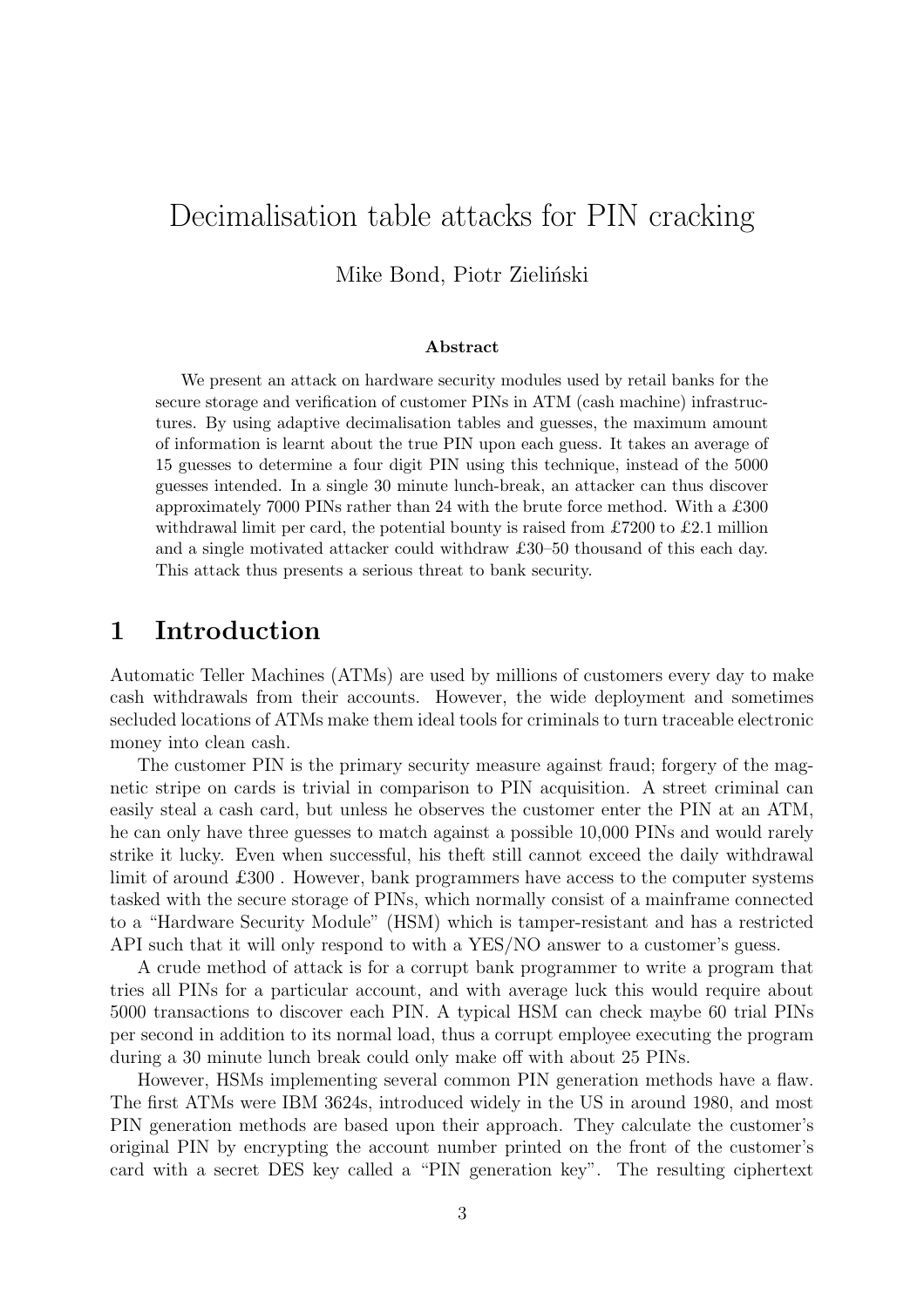is converted into hexadecimal, and the first four digits taken. Each digit has a range of  $'0'$  -'F'. In order to convert this value into a PIN which can be typed on a decimal keypad, a "decimalisation table" is used, which is a many-to-one mapping between hexadecimal digits and numeric digits. The left decimalisation table in Figure 1 is typical.

| 0123456789ABCDEF | 0123456789ABCDEF |
|------------------|------------------|
| 0123456789012345 | 0000000100000000 |

#### Figure 1: Normal and attack decimalisation tables

This table is not considered a sensitive input by many HSMs, so an arbitrary table can be provided along with the account number and a trial PIN. But by manipulating the contents of the table it becomes possible to learn much more about the value of the PIN than simply excluding a single combination. For example, if the right hand table is used, a match with a trial pin of 0000 will confirm that the PIN does not contain the number 7, thus eliminating over 10% of the possible combinations. We first present a simple scheme that can derive most PINs in around 24 guesses, and then an adaptive scheme which maximises the amount of information learned from each guess, and takes an average of 15 guesses. Finally, a third scheme is presented which demonstrates that the attack is still viable even when the attacker cannot control the guess against which the PIN is matched.

Section 2 of the paper sets the attack in the context of a retail banking environment, and explains why it may not be spotted by typical security measures. Section 3 describes PIN generation and verification methods, and section 4 describes the algorithms we have designed in detail. We present our results from genuine trials in section 5, discuss preventative measures in section 6, and draw our conclusions in section 7.

## 2 Banking Security

Banks have traditionally led the way in fighting fraud from both insiders and outsiders. They have developed protection methods against insider fraud including double-entry book-keeping, functional separation, and compulsory holiday periods for staff, and they recognise the need for regular security audits. These methods successfully reduce fraud to an acceptable level for banks, and in conjunction with an appropriate legal framework for liability, they can also protect customers against the consequences of fraud.

However, the increasing complexity of bank computer systems has not been accompanied by sufficient development in understanding of fraud prevention methods. The introduction of HSMs to protect customer PINs was a step in the right direction, but even in 2002 these devices have not been universally adopted, and those that are used have been shown time and time again not to be impervious to attack [1, 2, 5]. Typical banking practice seeks only to reduce fraud to an acceptable level, but this translates poorly into security requirements; it is impossible to accurately assess the security exposure of a given flaw, which could be an isolated incident or the tip of a huge iceberg. This sort of risk management conflicts directly with modern security design practice where robustness is crucial. There are useful analogues in the design of cryptographic algorithms. Designers who make "just-strong-enough" algorithms and trade robustness for speed or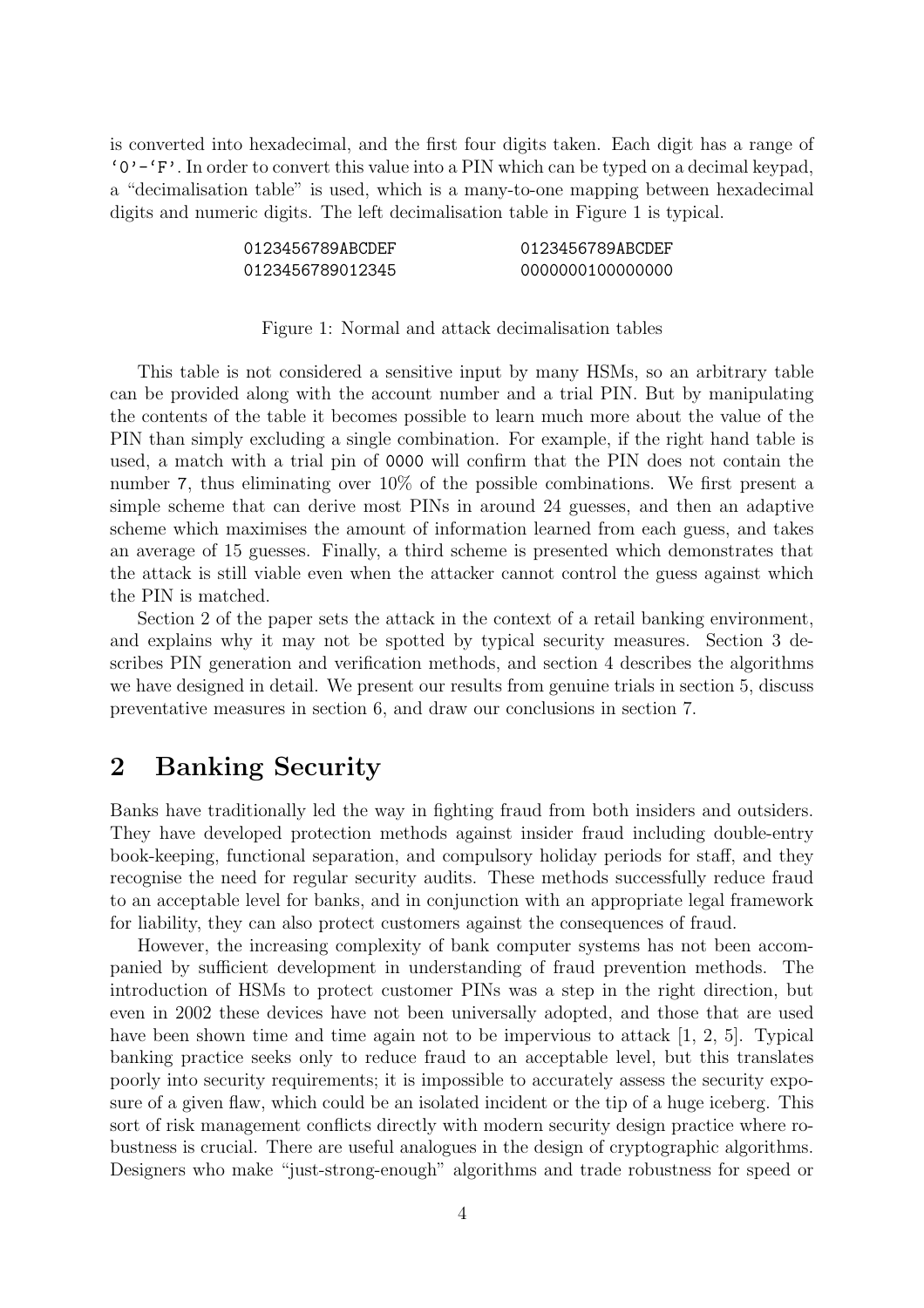export approval play a dangerous game. The cracking of the GSM mobile phone cipher A5 is but one example [3].

And as "just-strong-enough" cryptographic algorithms continue to be used, the risk of fraud from brute force PIN guessing is still considered acceptable, as it should take at least 10 minutes to guess a single PIN at the maximum transaction rate of typical modules deployed in the 80s. Customers are expected to notice the phantom withdrawals and report them before the attacker could capture enough PINs to generate a significant liability for the banks. Even with the latest HSMs that support a transaction rate ten times higher, the sums of money an attacker could steal are small from the perspective of a bank.

But now that the PIN decimalisation table has been identified as an security relevant data item, and the attacks described in this paper show how to exploit uncontrolled access to it, brute force guessing is over two orders of magnitude faster. Enough PINs to unlock access to over £2 million can be stolen in one lunch break!

A more sinister threat is the perpetration of a smaller theft, where the necessary transactions are well camouflaged within the banks audit trails. PIN verifications are not necessarily centrally audited at all, and if we assume that they are, the 15 or so transactions required will be hard for an auditor to spot amongst a stream of millions. Intrusion detection systems do not fare much better – suppose a bank has an extremely strict audit system that tracks the number of failed guesses for each account, raising an alarm if there are three failures in a row. The attacker can discover a PIN without raising the alarm by inserting the attack transactions just before genuine transactions from the customer which will reset the count. No matter what the policies of the intrusion detection system it is impossible to keep them secret, thus a competent programmer could evade them. The very reason that HSMs were introduced into banks was that mainframe operating systems only satisfactorily protected data integrity, and could not be trusted to keep data confidential from programmers.

So as the economics of security flaws like these develops into a mature field, it seems that banks need to update their risk management strategies to take account of the volatile nature of the security industry. They also have a responsibility to their customers to reassess liability for fraud in individual cases, as developments in computer security continually reshape the landscape over which legal disputes between bank and customer are fought.

## 3 PIN Generation & Verification Techniques

There are a number of techniques for PIN generation and verification, each proprietary to a particular consortium of banks who commissioned a PIN processing system from a different manufacturer. The IBM CCA supports a representative sample, shown in Figure 2. We IBM 3624-Offset method in more detail as it is typical of decimalisation table use.

#### 3.1 The IBM 3624-Offset PIN Derivation Method

The IBM 3624-Offset method was developed to support the first generation of ATMs and has thus been widely adopted and mimicked. The method was designed so that offline ATMs would be able to verify customer PINs without needing the processing power and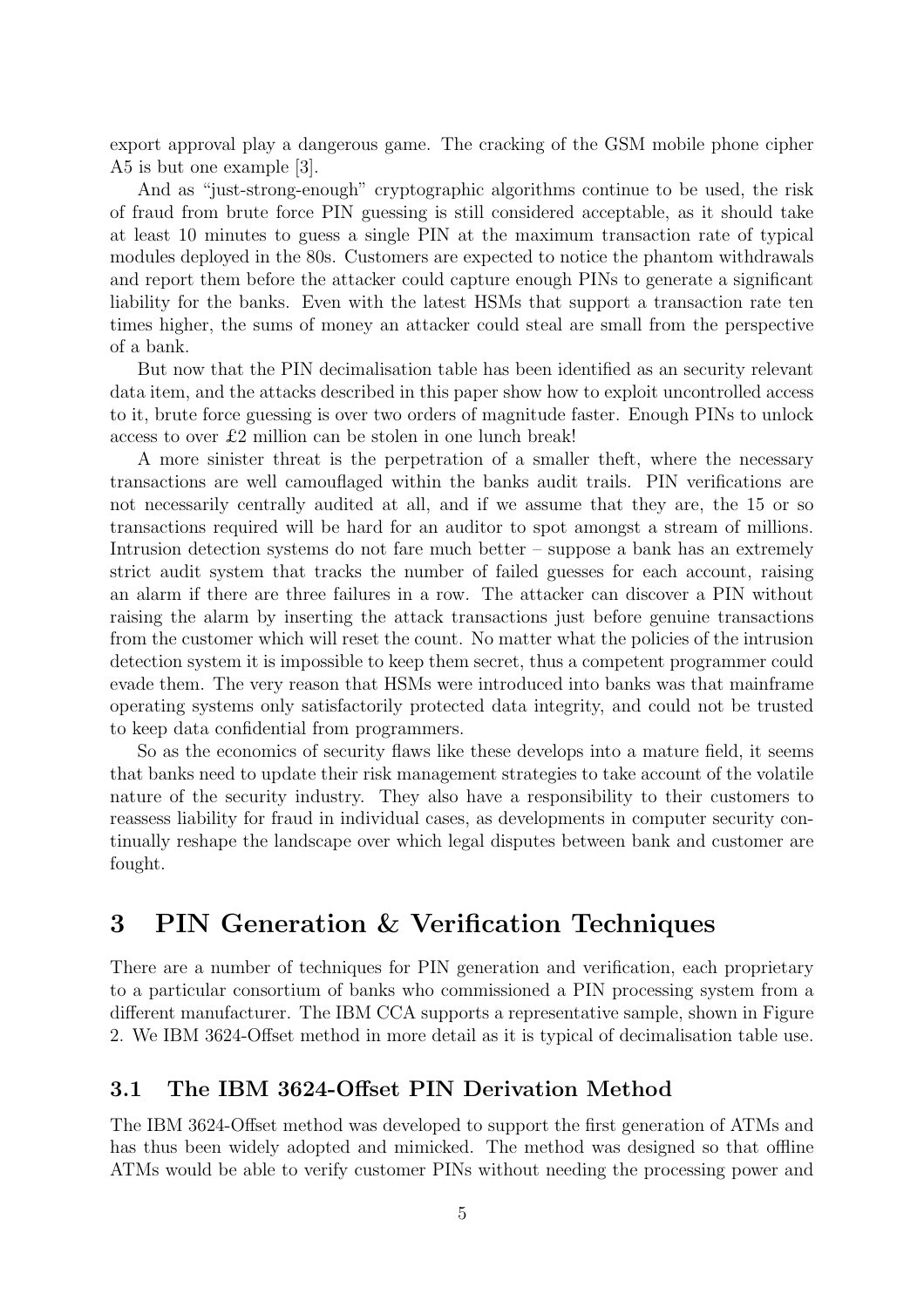| Method                           | Uses Dectables |
|----------------------------------|----------------|
| IBM 3624                         | yes            |
| IBM 3624-Offset                  | yes            |
| Netherlands PIN-1                | yes            |
| IBM German Bank Pool Institution | yes            |
| VISA PIN-Validation Value        |                |
| Interbank PIN                    |                |

Figure 2: Common PIN calculation methods

storage to manipulate an entire database of customer account records. Instead, a scheme was developed where the customer's PIN could be calculated from their account number by encryption with a secret key. The account number was made available on the magnetic stripe of the card, so the ATM only needed to securely store a single cryptographic key. An example PIN calculation is shown in Figure 4.

The account number is represented using ASCII digits, and then interpreted as a hexadecimal input to the DES block cipher. After encryption with the secret "PIN generation" key, the output is converted to hexadecimal, and all but the first four digits are discarded. However, these four digits might contain the hexadecimal digits ' $A'$ -'F', which are not available on a standard numeric keypad and would be confusing to customers, so they are mapped back to decimal digits using a "decimalisation table" (Figure 3).

#### 0123456789ABCDEF 0123456789012345

Figure 3: A typical decimalisation table

| Account Number<br>Encrypted Accno    |      |  | 4556 2385 7753 2239<br>3F7C 2201 00CA 8AB3 |  |
|--------------------------------------|------|--|--------------------------------------------|--|
| Shortened Enc Accno - 3F7C           |      |  |                                            |  |
|                                      |      |  |                                            |  |
| 0123456789ABCDEF<br>0123456789012345 |      |  |                                            |  |
| Decimalised PIN                      | 3572 |  |                                            |  |
| Public Offset                        | 4344 |  |                                            |  |
| Final PIN                            | 7816 |  |                                            |  |

Figure 4: IBM 3624-Offset PIN Generation Method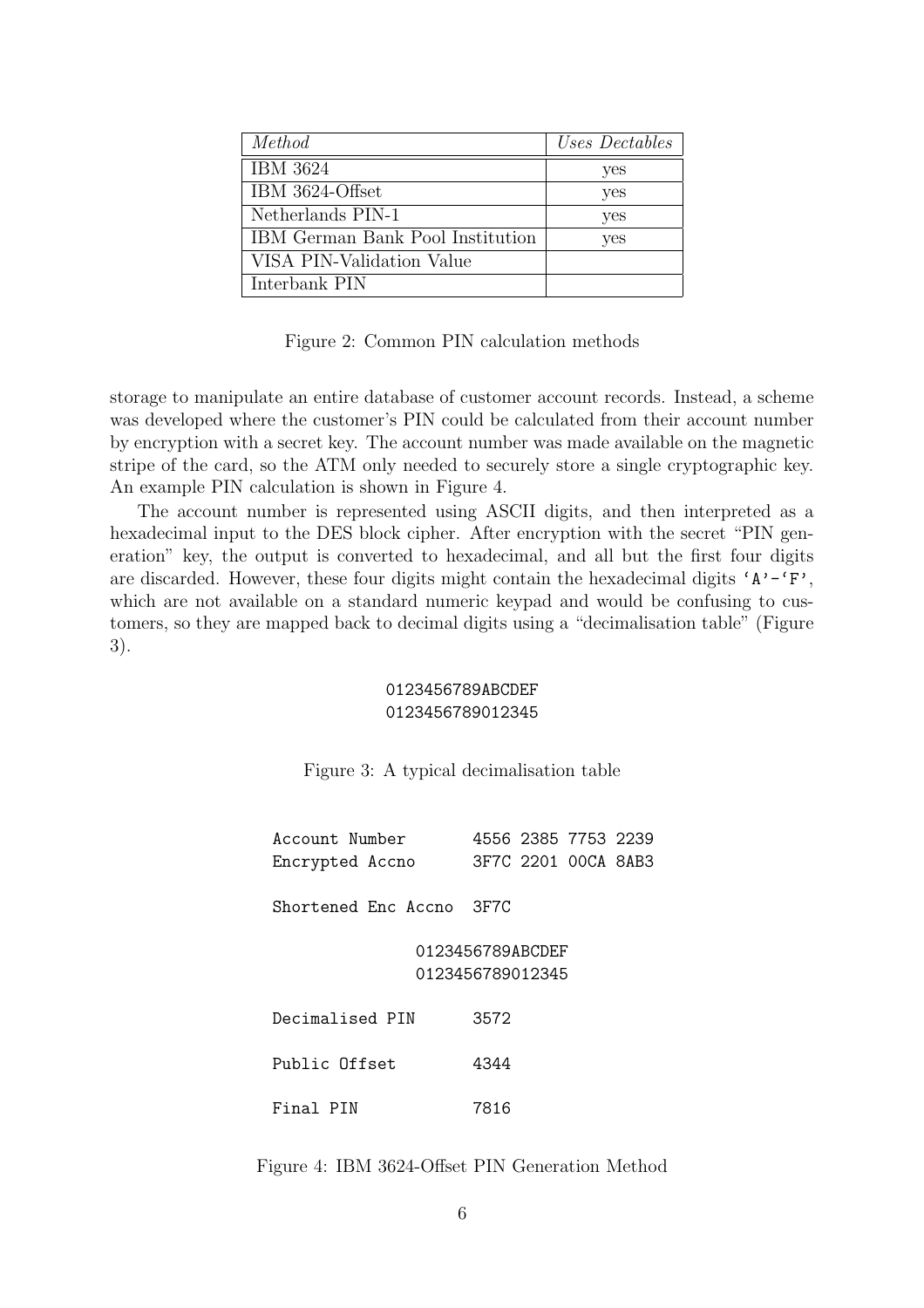The example PIN of 3F7C thus becomes 3572. Finally, to permit the cardholders to change their PINs, an offset is added which is stored in the mainframe database along with the account number. When an ATM verifies an entered PIN, it simply subtracts the offset from the card before checking the value against the decimalised result of the encryption.

#### 3.2 Hardware Security Module APIs

Bank control centres and ATMs use Hardware Security Modules (HSMs), which are charged with protecting PIN derivation keys from corrupt employees and physical attackers. An HSM is a tamper-resistant coprocessor that runs software providing cryptographic and security related services. Its API is designed to protect the confidentiality and integrity of data while still permitting access according to a configurable usage policy. Typical financial APIs contain transactions to generate and verify PINs, translate guessed PINs between different encryption keys as they travel between banks, and support a whole host of key management functions.

The usage policy is typically set to allow anyone with access to the host computer to perform everyday commands such as PIN verification, but to ensure that sensitive functions such as loading new keys can only be performed with authorisation from multiple employees who are trusted not to collude.

IBM's "Common Cryptographic Architecture" [6] is a financial API implemented by a range of IBM HSMs, including the 4758, and the CMOS Cryptographic Coprocessor (for PCs and mainframes respectively). An example of the code for a CCA PIN verification is shown in Figure 5.

```
Encrypted_PIN_Verify(
```

```
A_RETRES, A_ED, \frac{1}{2} // return codes 0,0=yes 4,19=no
trial_pin_kek_in , pinver_key , // encryption keys for enc inputs
(UCHAR*)"3624 " "NONE " // PIN block format
         F" // PIN block pad digit
(UCHAR\ast)"
trial_pin , \frac{1}{2} // encrypted_PIN_block
I_LDNG(2),
(UCHAR*)"IBM-PINO" "PADDIGIT" , // PIN verification method
I_LDNG(4), \frac{1}{2} , \frac{1}{2} , \frac{1}{2} , \frac{1}{2} , \frac{1}{2} , \frac{1}{2} , \frac{1}{2} , \frac{1}{2} , \frac{1}{2} , \frac{1}{2} , \frac{1}{2} , \frac{1}{2} , \frac{1}{2} , \frac{1}{2} , \frac{1}{2} , \frac{1}{2} , \frac{1}{2} , \frac{1"0123456789012345" // decimalisation table
"123456789012 " // PAN_data (account number)
"0000 " // offset data
                  );
```
Figure 5: Sample code for PIN verification in CCA

The crucial inputs to Encrypted\_PIN\_Verify are the decimalisation table, the PAN\_data, and the encrypted\_PIN\_block. The first two are supplied in the clear and are straightforward for the attacker to manipulate, but obtaining an encrypted\_PIN\_block that represents a chosen trial PIN is rather harder.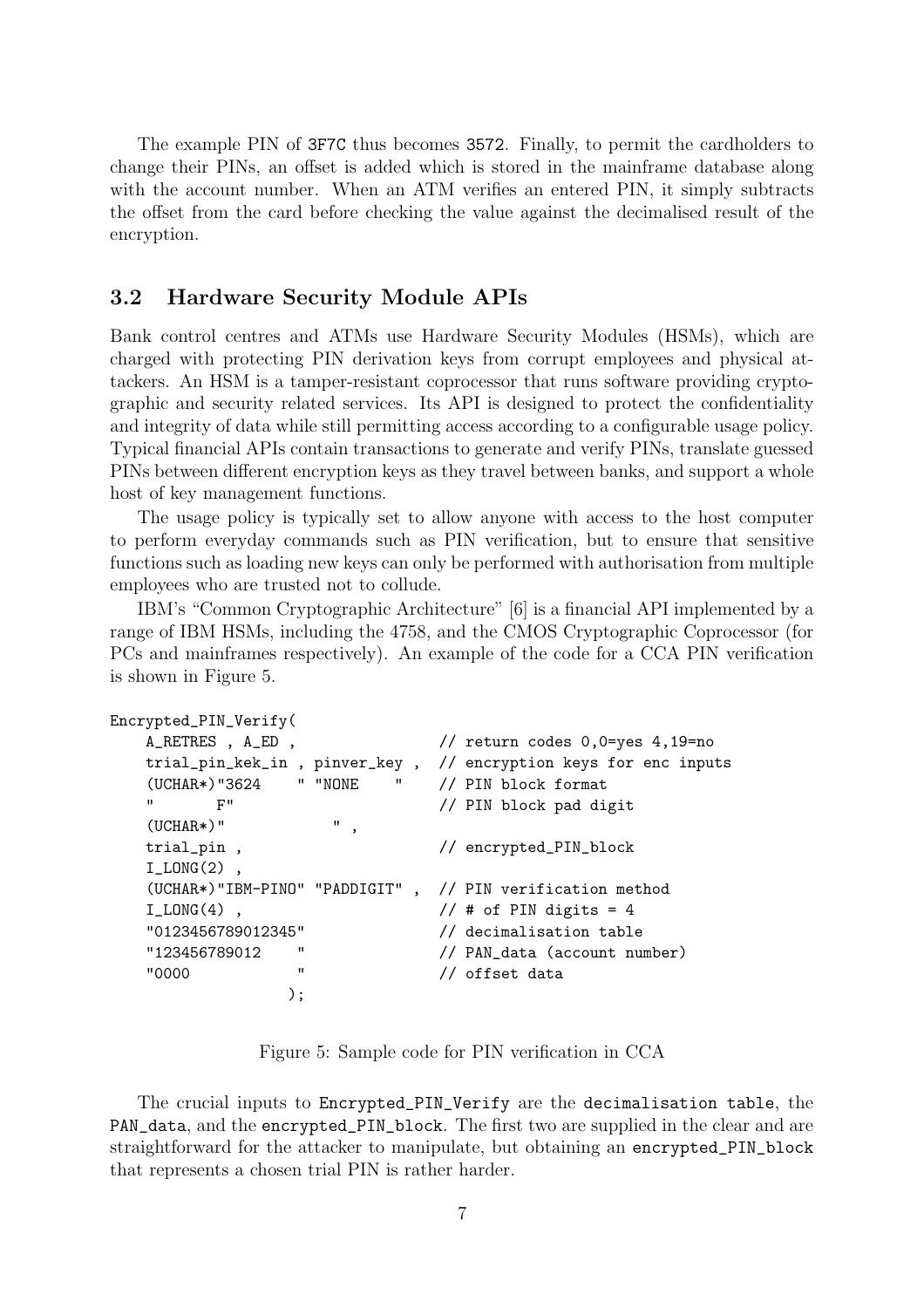#### 3.3 Obtaining chosen encrypted trial PINs

Some bank systems permit clear entry of trial PINs from the host software. For instance, this functionality may be required to input random PINs when generating PIN blocks for schemes that do not use decimalisation tables. The appropriate CCA command is Clear\_PIN\_Encrypt, which will prepare an encrypted PIN block from the chosen PIN. It should be noted that enabling this command carries other risks as well as permitting our attacks. If there is not randomised padding of PINs before they are encrypted, an attacker could make a table of known trial encrypted PINs, compare each arriving encrypted PIN against this list, and thus easily determine its value. If it is still necessary to enable clear PIN entry in the absence of randomised padding, some systems can enforce that the clear PINs are only encrypted under a key for transit to another bank – in which case the attacker cannot use these guesses as inputs to the local verification command.

So, under the assumption that clear PIN entry is not available to the attacker, his second option is to enter the required PIN guesses at a genuine ATM, and intercept the encrypted PIN block corresponding to each guess as it arrives at the bank. Our adaptive decimalisation table attack only requires five different trial PINs – 0000 , 0001 ,0010 , 0100 , 1000. However the attacker might only be able to acquire encrypted PINs under a block format such as ISO-0, where the account number is embedded within the block. This would require him to manually input the five trial PINs at an ATM for each account that could be attacked – a huge undertaking which totally defeats the strategy.

A third and more most robust course of action for the attacker is to make use of the PIN offset capability to convert a single known PIN into the required guesses. This known PIN might be discovered by brute force guessing, or simply opening an account at that bank.

Despite all these options for obtaining encrypted trial PINs it might be argued that the decimalisation table attack is not exploitable unless it can be performed without a single known trial PIN. To address these concerns, we created a third algorithm (described in the next section), which is of equivalent speed to the others, and does not require any known or chosen trial PINs.

### 4 Decimalisation Table Attacks

In this section, we describe three attacks. First, we present a 2-stage simple *static* scheme which needs only about 24 guesses on average. The shortcoming of this method is that it needs almost twice as many guesses in the worst case. We show how to overcome this difficulty by employing an *adaptive* approach and reduce the number of necessary guesses to 22. Finally, we present an algorithm which uses PIN offsets to deduce a PIN from a single correct encrypted guess, as is typically supplied by the customer from an ATM.

#### 4.1 Initial Scheme

The initial scheme consists of two stages. The first stage determines which digits are present in the PIN. The second stage consists in trying all the possible pins composed of those digits.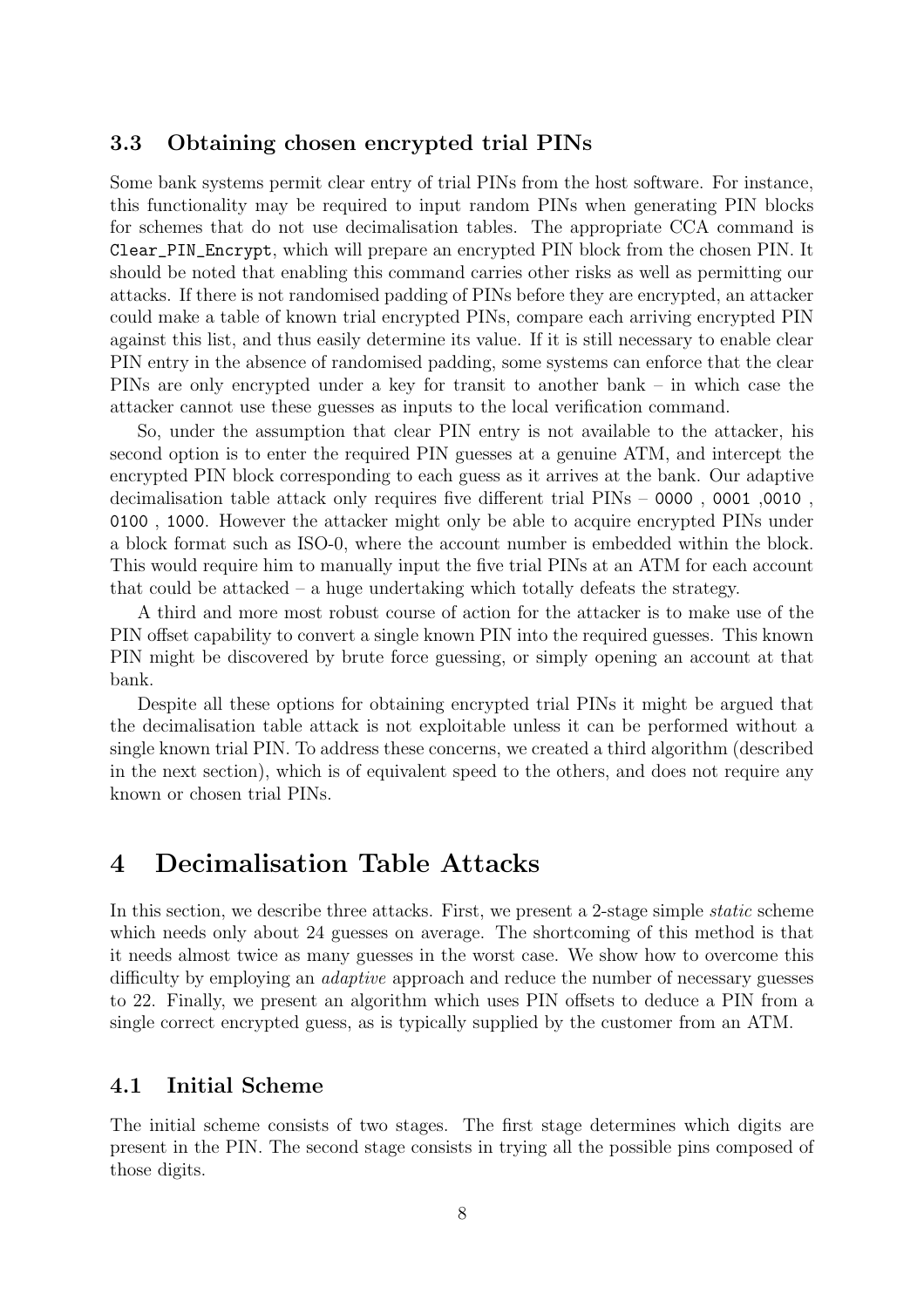Let  $D_{\text{orig}}$  be the original decimalisation table. For a given digit i, consider a binary decimalisation table  $D_i$  with the following property. The table  $D_i$  has 1 at position x if and only if  $D_{\text{orig}}$  has the digit i at that position. In other words,

$$
D_i[x] = \begin{cases} 1 & \text{if } D_{\text{orig}}[x] = i, \\ 0 & \text{otherwise.} \end{cases}
$$

For example, for a standard table  $D_{\text{orig}} = 0.0123456789012345$ , the value of  $D_3$  is 0001 0000 0000 0100.

In the first phase, for each digit  $i$ , we check the original PIN against the decimalisation table  $D_i$  with a trial PIN of 0000. It is easy to see that the test fails exactly when the original PIN contains the digit i. Thus, using only at most 10 guesses, we have determined all the digits that constitute the original PIN.

In the second stage we try every possible combination of those digits. Their actual number depends on how many different digits the PIN contains. The table below gives the details.

| Digits      | Possibilities                                             |
|-------------|-----------------------------------------------------------|
|             | AAAA(1)                                                   |
| AB          | $ABBB(4)$ , $AABB(6)$ , $AABA(4)$                         |
| ABC         | $\text{AABC}(12)$ , $\text{ABBC}(12)$ , $\text{ABCC}(12)$ |
| <b>ABCD</b> | ABCD(24)                                                  |

The table shows that the second stage needs at most 36 guesses (when the original PIN contains 3 different digits), which gives 46 guesses in total. The expected number of guesses is, however, as small as about 23.5.

#### 4.2 Adaptive Scheme

The process of cracking a PIN can be represented by a binary search tree. Each node  $v$ contains a guess, i.e., a decimalisation table  $D_v$  and a pin  $p_v$ . We start at the root node and go down the tree along the path that is determined by the results of our guesses. Let  $p_{\text{orig}}$  be the original PIN. At each node, we check whether  $D_v(p_{\text{orig}}) = p_v$ . Then, we move to the right child if yes and to the left child otherwise.

Each node v in the tree can be associated with a list  $\mathcal{P}_v$  of original PINs such that  $p \in \mathcal{P}_v$  if and only if v is reached in the process described in the previous paragraph if we take  $p$  as the original PIN. In particular, the list associated with the root node contains all possible pins and the list of each leaf should contain only one element: an original PIN  $p_{\text{orig}}$ .

Consider the initial scheme described in the previous section as an example. For simplicity assume that the original PIN consists of two binary digits and the decimalisation table is trivial and maps  $0 \rightarrow 0$  and  $1 \rightarrow 1$ . Figure 6 depicts the search tree for these settings.

The main drawback of the initial scheme is that the number of required guesses depends strongly on the original PIN  $p_{\text{orig}}$ . For example, the method needs only 9 guesses for  $p_{\text{orig}} = 9999$  (because after ascertaining that digit 0–8 do not occur in  $p_{\text{orig}}$  this is the only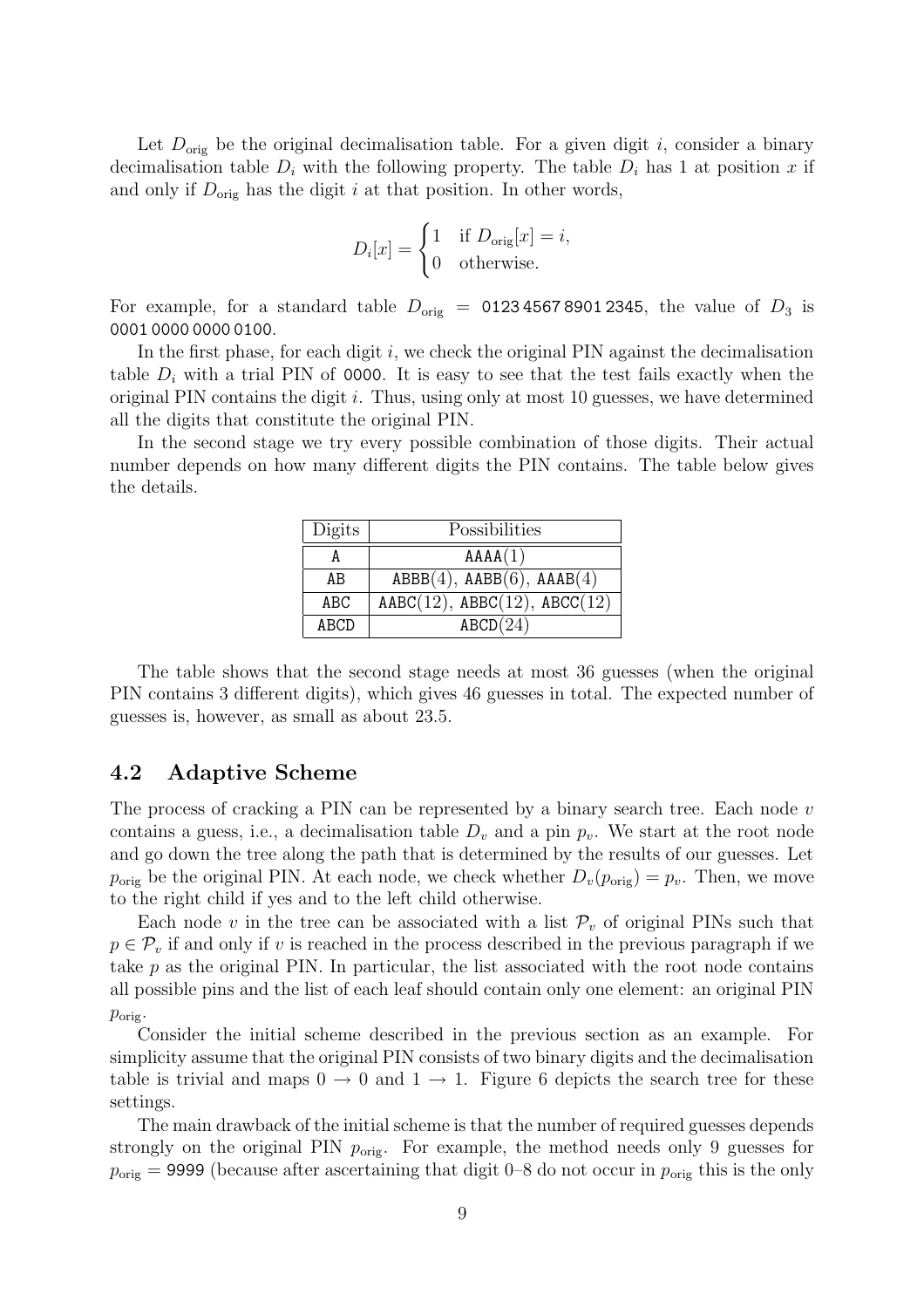

Figure 6: The search tree for the initial scheme.  $D_{xy}$  denotes the decimalisation table that maps  $0 \to x$  and  $1 \to y$ .

possibility), but there are cases where 46 guesses are required. As a result, the search tree is quite unbalanced and thus not optimal.

One method of producing a perfect search tree (i.e., the tree that requires the smallest possible numbers of guesses in the worst case) is to consider all possible search trees and choose the best one. This approach is, however, prohibitively inefficient because of its exponential time complexity with respect to the number of possible PINs and decimalisation tables.

It turns out that not much is lost when we replace the exhaustive search with a simple heuristics. We will choose the values of  $D_v$  and  $p_v$  for each node v in the following manner. Let  $\mathcal{P}_v$  be the list associated with node v. Then, we look at all possible pairs of  $D_v$  and  $p_v$  and pick the one for which the probability of  $D_v(p) = p_v$  for  $p \in \mathcal{P}_v$  is as close to  $\frac{1}{2}$  as possible. This ensures that the left and right subtrees are approximately of the same size so the whole tree should be quite balanced.

This scheme can be further improved using the following observation. Recall that the original PIN  $p_{\text{orig}}$  is a 4-digit *hexadecimal* number. However, we do not need to determine it exactly; all we need is to learn the value of  $p = D_{\text{orig}}(p_{\text{orig}})$ . For example, we do not need to be able to distinguish between 012D and ABC3 because for both of them  $p = 0123$ . It can be easily shown that we can build the search tree that is based on the value of p instead of  $p_{\text{orig}}$  provided that the tables  $D_v$  do not distinguish between 0 and A, 1 and B and so on. In general, we require each  $D<sub>v</sub>$  to satisfy the following property: for any pair of hexadecimal digits x, y:  $D_{\text{orig}}[x] = D_{\text{orig}}[y]$  must imply  $D_v[x] = D_v[y]$ . This property is not difficult to satisfy and in reward we can reduce the number of possible PINs from  $16<sup>4</sup> = 65536$  to  $10<sup>4</sup> = 10000$ . Figure 7 shows a sample run of the algorithm for the original PIN  $p_{\text{orig}} = 3491$ .

#### 4.3 PIN Offset Adaptive Scheme

When the attacker does not know any encrypted trial PINs, and cannot encrypt his own guesses, he can still succeed by manipulating the offset parameter used to compensate for customer PIN change. Our final scheme has the same two stages as the initial scheme, so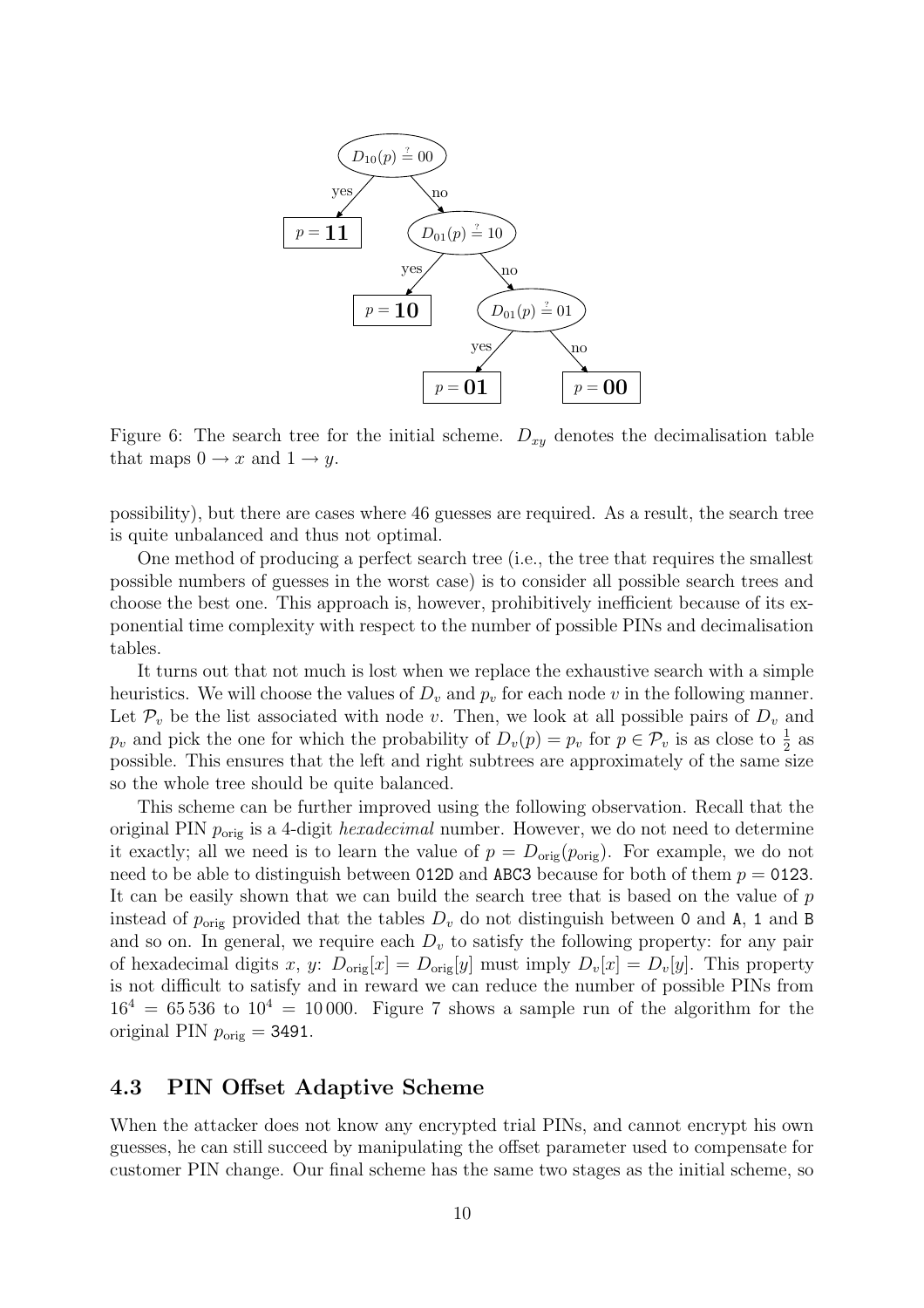| N <sub>o</sub> | Possible pins | Decimalisation table $D_v$ | Trial pin $p_v$ | $D_v(p_{\rm orig})$ | $p_v = D_v(p_{\text{orig}})$ |
|----------------|---------------|----------------------------|-----------------|---------------------|------------------------------|
|                | 10000         | 1000 0010 0010 0000        | 0000            | 0000                | yes                          |
| $\overline{2}$ | 4096          | 0100 0000 0001 0000        | 0000            | 1000                | $\mathbf{n}$                 |
| 3              | 1695          | 0111 1100 0001 1111        | 1111            | 1011                | $\mathbf{n}$                 |
| 4              | 1326          | 0000 0001 0000 0000        | 0000            | 0000                | yes                          |
| 5              | 736           | 0000 0000 1000 0000        | 0000            | 0000                | yes                          |
| 6              | 302           | 0010 0000 0000 1000        | 0000            | 0000                | yes                          |
| 7              | 194           | 0001 0000 0000 0100        | 0000            | 0001                | $\mathbf{n}$                 |
| 8              | 84            | 0000 1100 0000 0011        | 0000            | 0010                | $\mathbf{n}$                 |
| 9              | 48            | 0000 1000 0000 0010        | 0000            | 0010                | $\mathbf{n}$                 |
| 10             | 24            | 0100 0000 0001 0000        | 1000            | 1000                | yes                          |
| 11             | 6             | 0001 0000 0000 0100        | 0100            | 0001                | $\mathbf{n}$                 |
| 12             | 4             | 0001 0000 0000 0100        | 0010            | 0001                | $\mathbf{n}$                 |
| 13             | 2             | 0000 1000 0000 0010        | 0100            | 0010                | $\mathbf{n}$                 |

Figure 7: Sample output from adaptive test program

our first task is to determine the digits present in the PIN.

Assume that an encrypted PIN block containing the correct PIN for the account has been intercepted (the vast majority of arriving encrypted PIN blocks will satisfy this criterion), and for simplicity that the account holder has not changed his PIN and the correct offset is 0000. Using the following set of decimalisation tables, the attacker can determine which digits are present in the correct PIN.

$$
D_i[x] = \begin{cases} D_{\text{orig}}[x] + 1 & \text{if } D_{\text{orig}}[x] = i, \\ D_{\text{orig}}[x] & \text{otherwise.} \end{cases}
$$

For example, for  $D_{\text{orig}} = 0123\,4567\,8901\,2345$ , the value of  $D_3$  is 0124 4567 8901 2445. He supplies the correct encrypted PIN block and the correct offset each time.

As with the initial scheme, the second phase determines the positions of the digits present in the PIN, and is again dependent upon the number of repeated digits in the original PIN. Consider the common case where all the PIN digits are different, for example 1583. We can try to determine the position of the single 8 digit by applying an offset to different digits and checking for a match.

| Guess  | Guess                | Customer | Customer Guess   | Decimalised  | Verify |
|--------|----------------------|----------|------------------|--------------|--------|
| Offset | Decimalisation Table | Guess    | $+$ Guess Offset | Original PIN | Result |
| 0001   | 0123 4567 9901 2345  | 1583     | 1584             | 1593         | no     |
| 0010   | 0123 4567 9901 2345  | 1583     | 1593             | 1593         | yes    |
| 0100   | 0123 4567 9901 2345  | 1583     | 1683             | 1593         | no     |
| 1000   | 0123 4567 9901 2345  | 1583     | 2583             | 1593         | no     |

Each different guessed offset maps the customer's correct guess to a new PIN which may or may not match the original PIN after it is decimalised using the modified table. This procedure is repeated until the position of all digits is known. Cases with all digits different will require at most 6 transactions to determine all the position data. Three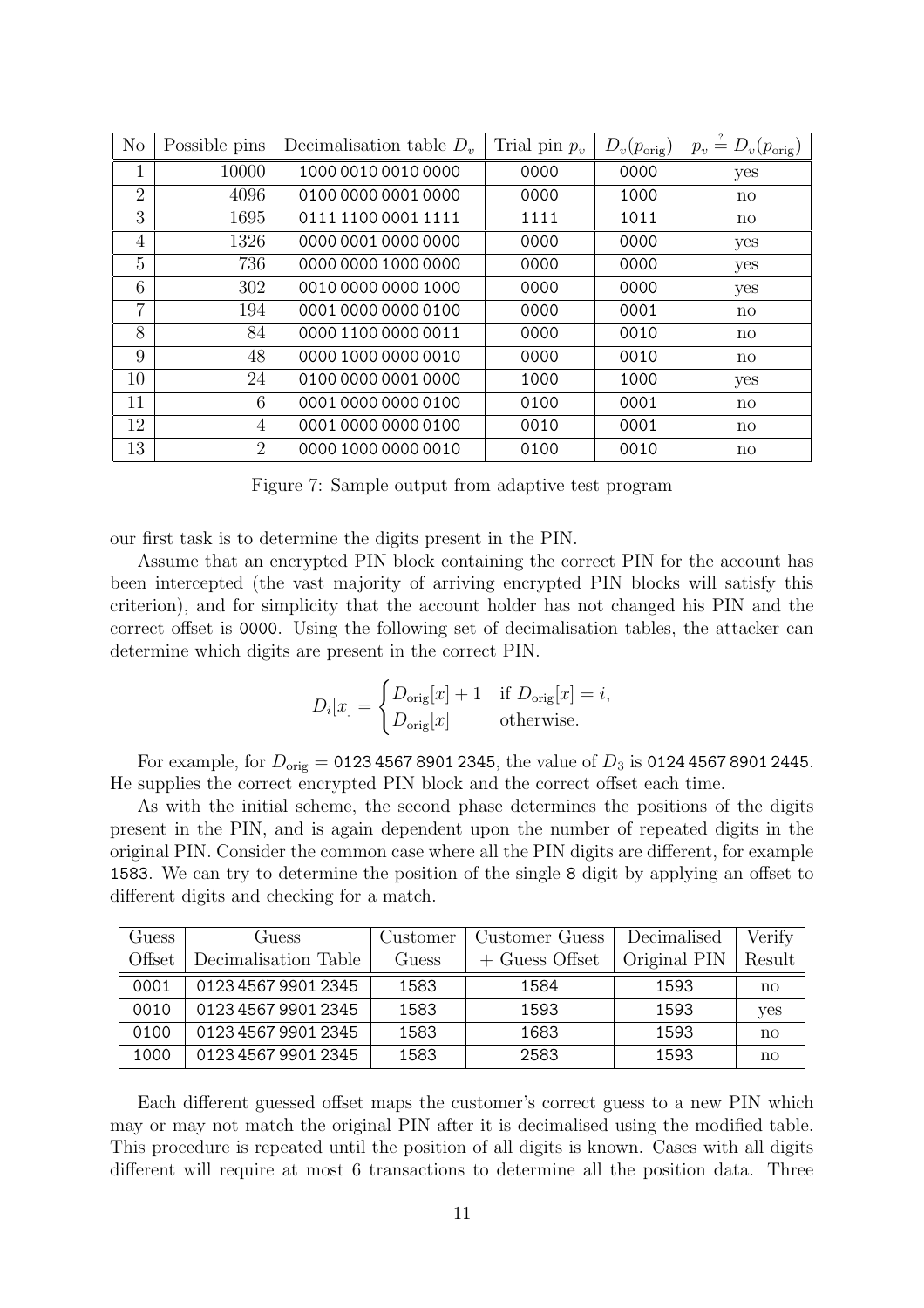different digits will need a maximum of 9 trials, two digits different up to 13 trials, and if all the digits are the same no trials are required as there are no permutations. When the parts of the scheme are assembled, 16.5 guesses are required on average to determine a given PIN.

## 5 Results

We first tested the adaptive algorithm exhaustively on all possible PINs. The distribution in Figure 8 was obtained. The worst case has been reduced from 45 guesses to 24 guesses, and the average has fallen from 24 to 15 guesses. We then implemented the attacks on the IBM Common Cryptographic Architecture (version 2.41, for the IBM 4758), and successfully extracted PINs generated using the IBM 3624 method. We also checked the attacks against the API specifications for the VISA Security Module (VSM) , and found them to be effective. The VSM is the forerunner of a whole range of hardware security modules for PIN processing, and we believe that the attacks will also be effective against many of its successors.



Figure 8: Distribution of guesses required using adaptive algorithm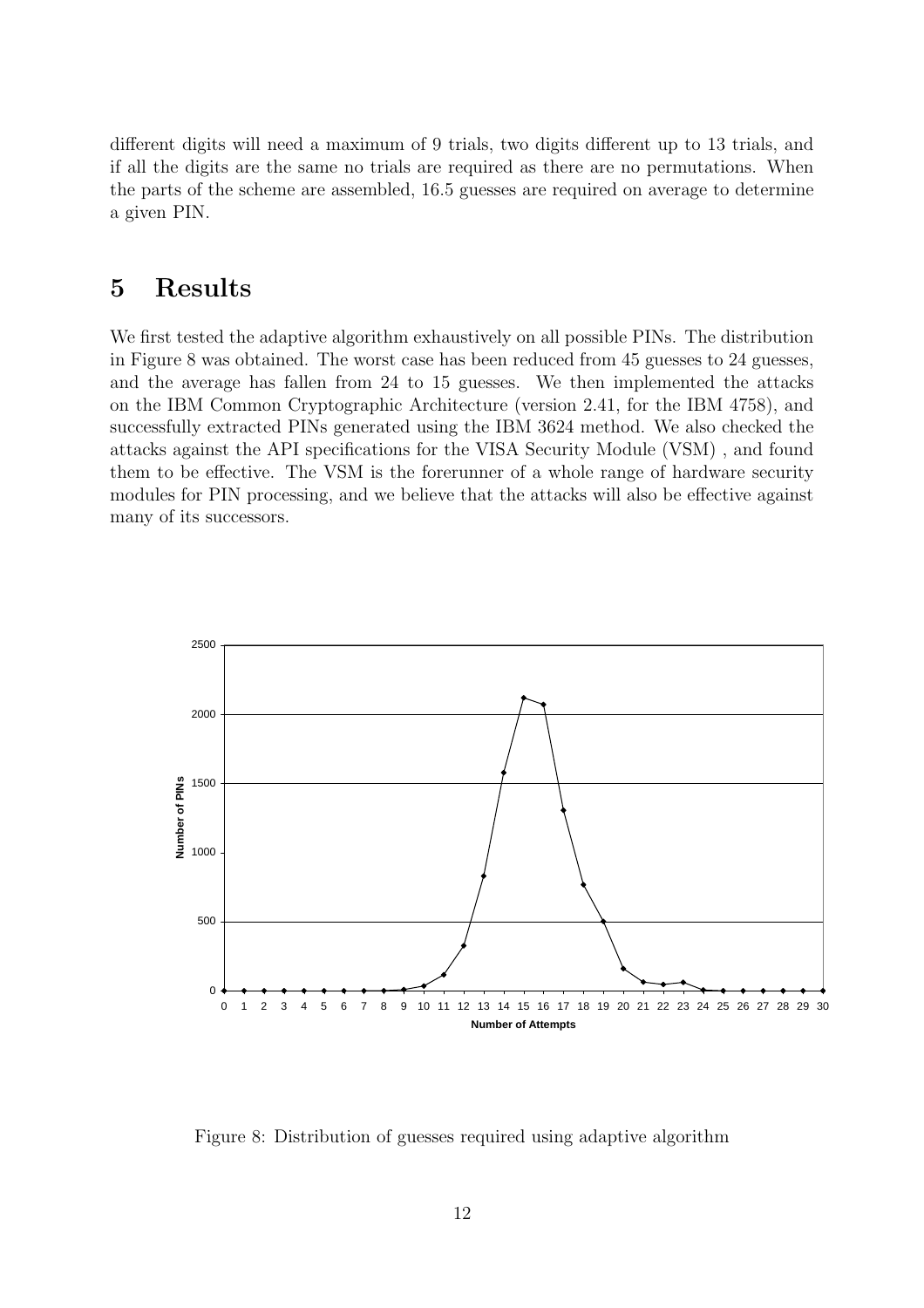## 6 Prevention

It is easy to perform a check upon the validity of the decimalisation table. Several PIN verification methods that use decimalisation tables require that the table should be 0123456789012345 for the algorithm to function correctly, and in these cases the API need only enforce this requirement to regain security. However, PIN verification methods that support proprietary decimalisation tables are harder to fix. A checking procedure that ensures a mapping of the input combinations to the maximum number of possible output combinations will protect against the first two decimalisation table attacks, but not against the attack which exploits the PIN offset and uses only minor modifications to the genuine decimalisation table. To regain full security, the decimalisation table input must be cryptographically protected so that only authorised tables can be used.

The only short-term alternative to the measures above is to use more advanced intrusion detection measures, and it seems that the long term message is clear: continuing to support decimalisation tables is not a robust approach to PIN verification. Unskewed randomly generated PINs stored encrypted in an online database such as are already used in some banks are significantly more secure.

## 7 Conclusions

We are currently starting discussions with HSM manufacturers with regard to the practical implications of the attacks. It is very costly to modify the software which interacts with HSMs, and while update of the HSM software is cheaper, the system will still need testing, and the update may involve a costly re-initialisation phase. Straightforward validity checking for decimalisation tables should be easy to implement, but full protection that retains compatibility with existing mainframe software will be hard to achieve. It will depend upon the intrusion detection capabilities offered by each particular manufacturer. We hope to have a full understanding of the impact of these attacks and of the optimal preventative measures in the near future.

Although HSMs have existed for two decades, formal study of their security APIs is still in its infancy. Previous work by one of the authors [5, 4] has uncovered a whole host of diverse flaws in APIs, some at the protocol level, some exploiting properties of the underlying crypto algorithms, and some exploiting poor design of procedural controls. The techniques behind the decimalisation table attacks do not just add another string to the bow of the attacker – they further confirm that designing security APIs is one of the toughest challenges facing the security community. It is hard to see how any one methodology for gaining assurance of correctness can provide worthwhile guarantees, given the diversity of attacks at the API level. More research is needed into methods for API analysis, but for the time being we may have to concede that writing correct API specifications is as hard as writing correct code, and enter the traditional arms race between attack and defence that so many software products have to fight.